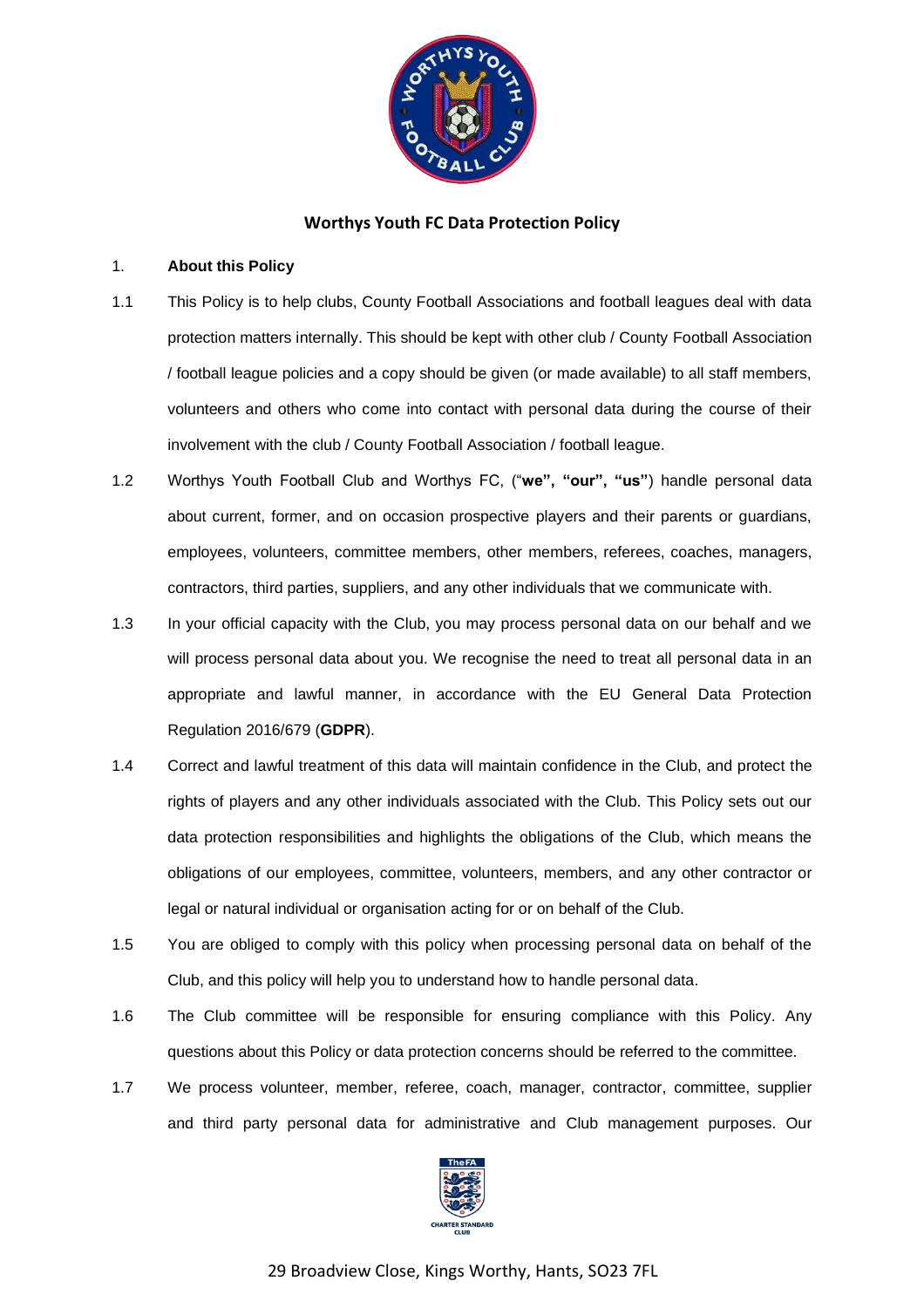

purpose for holding this personal data is to be able to contact relevant individuals on Club business, and our legal basis for processing your personal data in this way is the contractual relationship we have with you. We will keep this data for six months after the end of your official relationship with the Club, unless required otherwise by law and / or regulatory requirements. If you do not provide your personal data for this purpose, you will not be able to carry out your role or the obligations of your contract with the Club.

1.8 All the key definitions under GDPR can be found [here.](https://ico.org.uk/for-organisations/guide-to-the-general-data-protection-regulation-gdpr/key-definitions/)

#### 2. **What we need from you**

- 2.1 To assist with our compliance with GDPR we will need you to comply with the terms of this policy. We have set out the key guidance in this section but please do read the full policy carefully.
- 2.2 Please help us to comply with the data protection principles (set out briefly in section [3](#page-3-0) of this policy and in further detail below):
	- 2.2.1 please ensure that you only process data in accordance with our transparent processing as set out in our Privacy notice;
	- 2.2.2 please only process personal data for the purposes for which we have collected it (i.e. if you want to do something different with it then please speak to Matt Russell and Aaron Brown first);
	- 2.2.3 please do not ask for further information about players and / or members and / or staff and / or volunteers without first checking with Matt Russell and Aaron Brown;
	- 2.2.4 if you are asked to correct an individual's personal data, please make sure that you can identify that individual and, where you have been able to identify them, make the relevant updates on our records and systems;
	- 2.2.5 please comply with our retention periods listed in our Privacy Notice and make sure that if you still have information which falls outside of those dates, that you delete/destroy it securely;

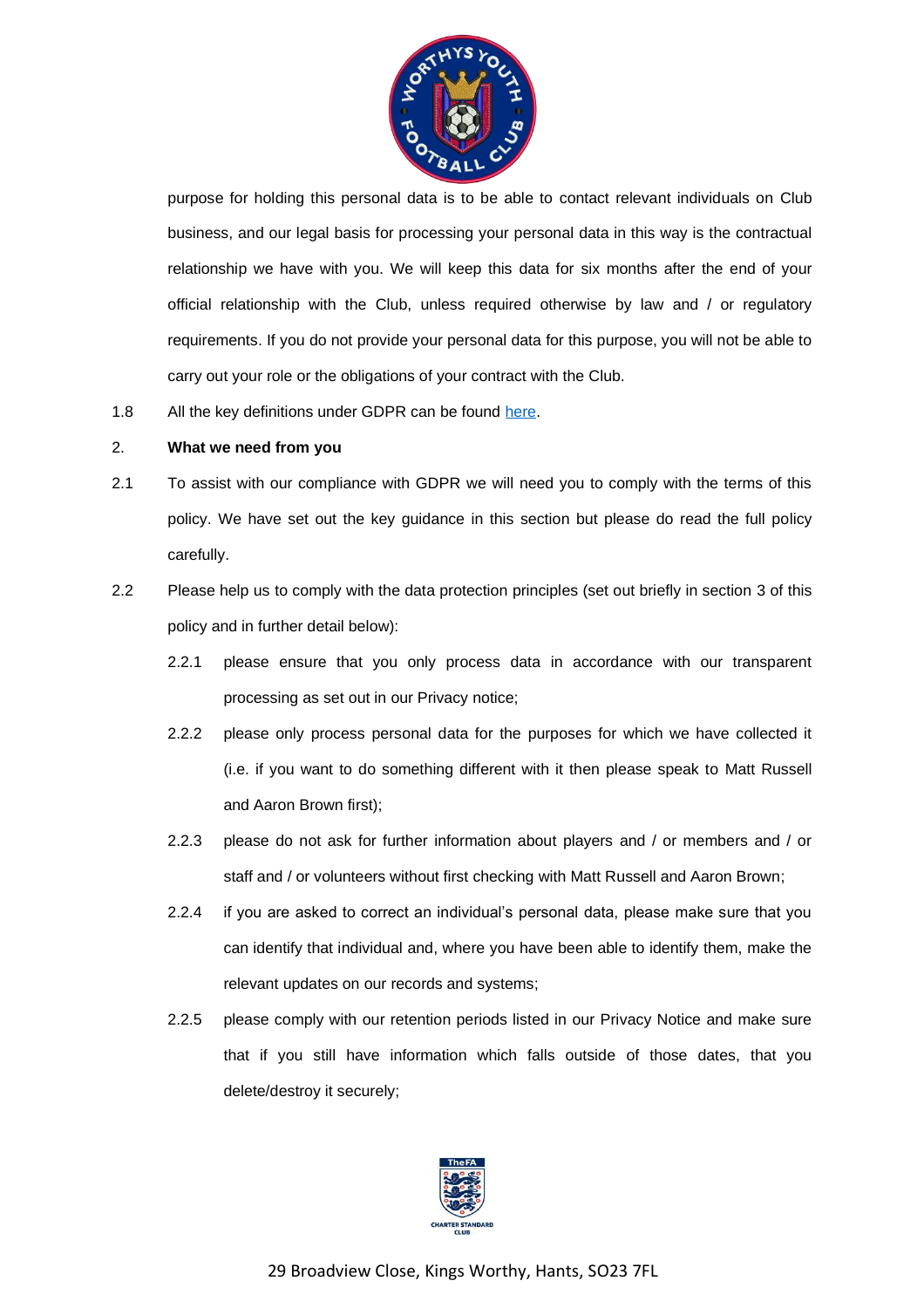

- 2.2.6 please treat all personal data as confidential. If it is stored in electronic format then please consider whether the documents themselves should be password protected or whether your personal computer is password protected and whether you can limit the number of people who have access to the information. Please also consider the security levels of any cloud storage provider (and see below). If it is stored in hard copy format then please make sure it is locked away safely and is not kept in a car overnight or disposed of in a public place;
- 2.2.7 if you are looking at using a new electronic system for the storage of information, please talk to Matt Russell and Aaron Brown first so that we can decide whether such a system is appropriately secure and complies with GDPR;
- 2.2.8 if you are planning on sharing personal data with anybody new or with a party outside the FA structure then please speak to Matt Russell and Aaron Brown before doing so who will be able to check that the correct contractual provisions are in place and that we have a lawful basis to share the information;
- 2.2.9 if you receive a subject access request (or you think somebody is making a subject access request for access to the information we hold on them) then please tell Matt Russell and Aaron Brown as soon as possible because we have strict timelines in which to comply;
- 2.2.10 if you think there has been a data breach (for example you have lost personal data or a personal device which contains personal data or you have been informed that a coach has done so, or you have sent an email and open copied all contacts in) then please speak to Matt Russell and Aaron Brown who will be able to help you to respond.

If you have any questions at any time then please just ask Matt Russell and Aaron Brown. We are here to help.

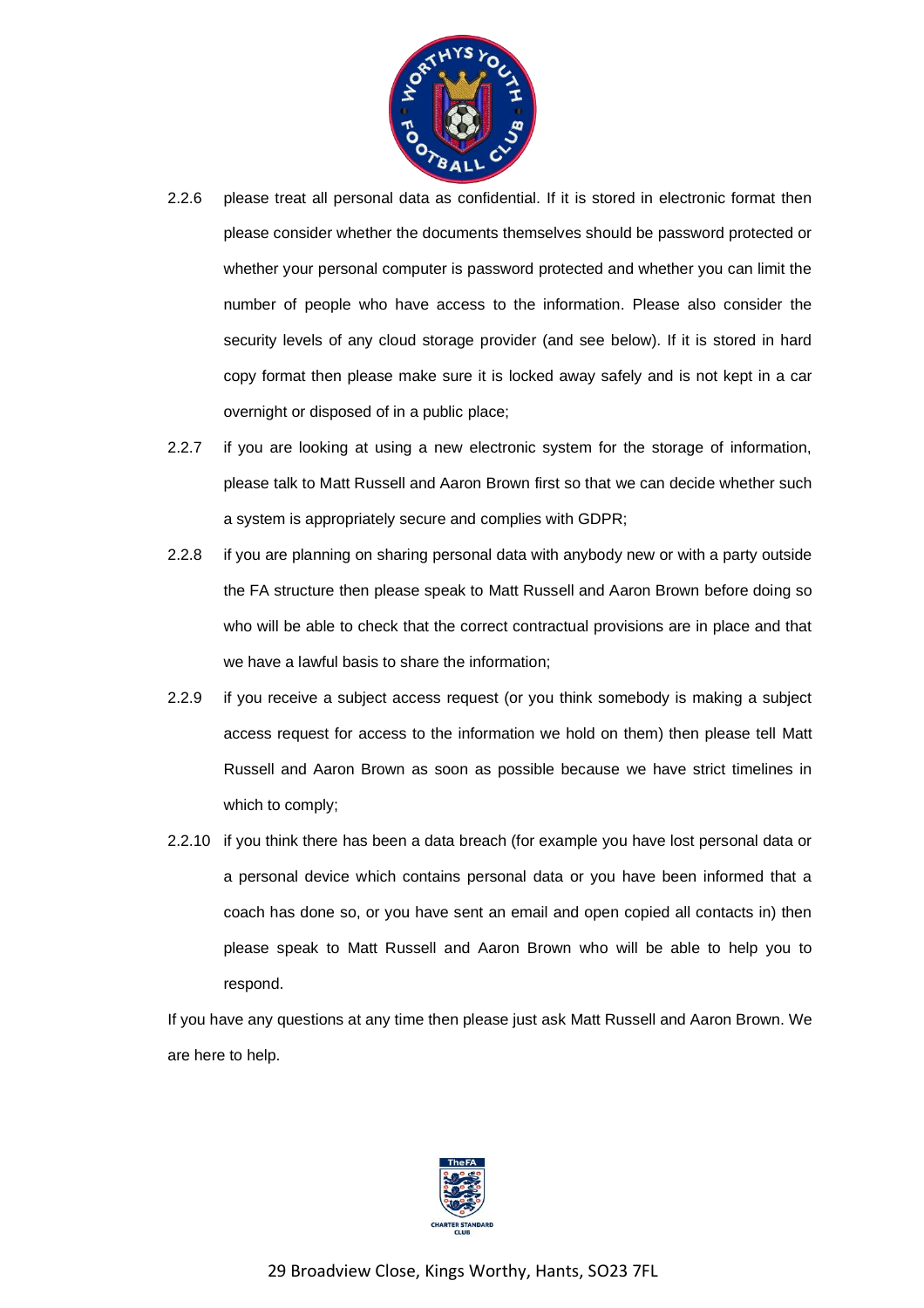

## <span id="page-3-0"></span>3. **Data protection principles**

- 3.1 Anyone processing personal data must comply with the enforceable principles of data protection. Personal data must be:
	- 3.1.1 processed lawfully, fairly and in a transparent manner;
	- 3.1.2 collected for only specified, explicit and legitimate purposes;
	- 3.1.3 adequate, relevant and limited to what is necessary for the purpose(s) for which it is processed;
	- 3.1.4 accurate and, where necessary, kept up to date;
	- 3.1.5 kept in a form which permits identification of individuals for no longer than is necessary for the purpose(s) for which it is processed;
	- 3.1.6 processed in a manner that ensures its security by appropriate technical and organisational measures to protect against unauthorised or unlawful processing and against accidental loss, destruction or damage;
- 3.2 We are responsible for and must be able to demonstrate compliance with the data protection principles listed above.

#### 4. **Fair and lawful processing**

- 4.1 This Policy aims to ensure that our data processing is done fairly and without adversely affecting the rights of the individual.
- 4.2 Lawful processing means data must be processed on one of the legal bases set out in the GDPR. When special category personal data is being processed, additional conditions must be met.

## 5. **Processing for limited purposes**

- 5.1 The Club collects and processes personal data. This is data we receive directly from an individual and data we may receive from other sources.
- 5.2 We will only process personal data for the purposes of the Club as instructed by the committee, the County FA or The FA, or as specifically permitted by the GDPR. We will let

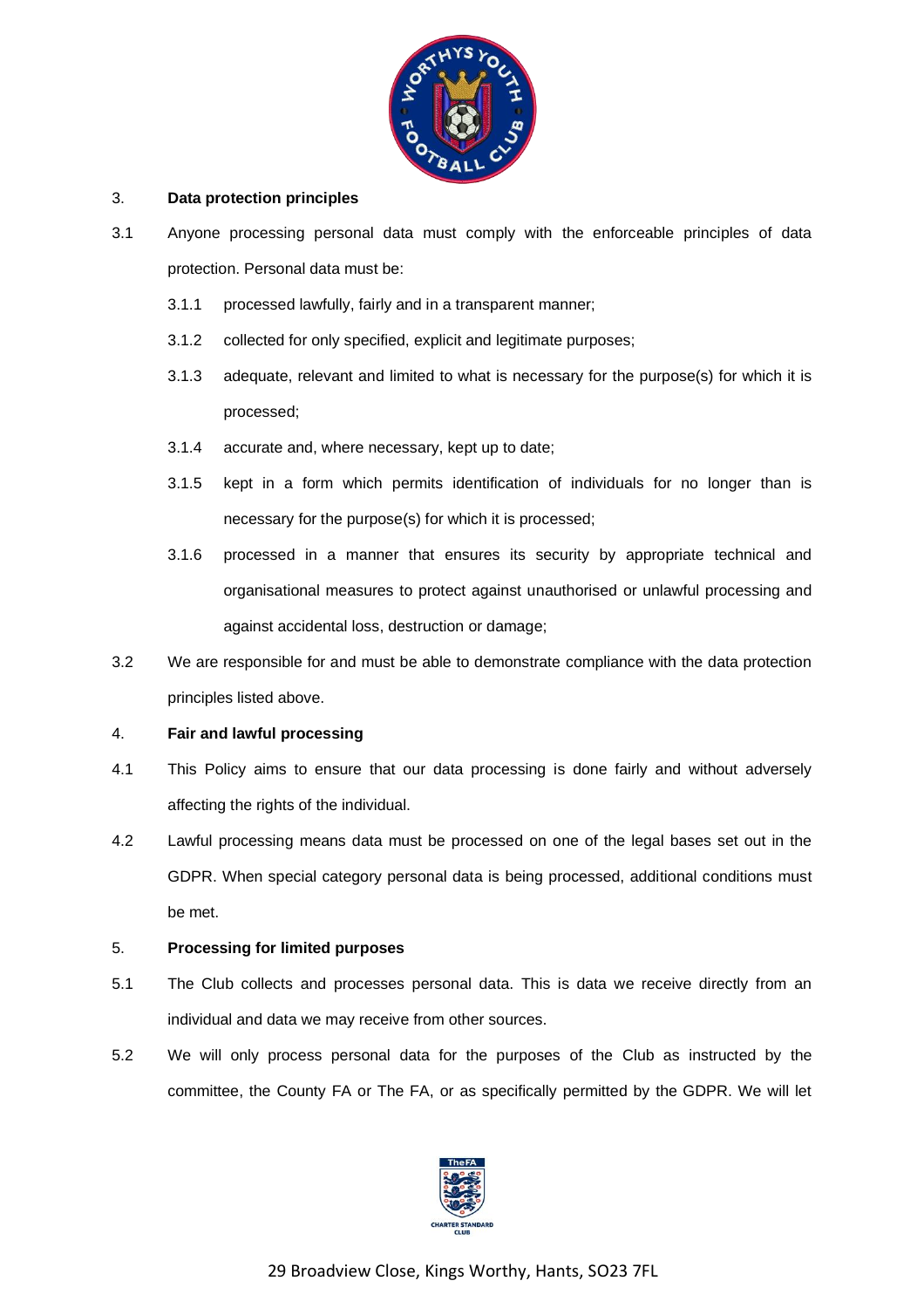

individuals know what those purposes are when we first collect the data or as soon as possible thereafter.

#### 6. **Consent**

- 6.1 One of the lawful bases on which we may be processing data is the individual's consent.
- 6.2 An individual consents to us processing their personal data if they clearly indicate specific and informed agreement, either by a statement or positive action.
- 6.3 Individuals must be easily able to withdraw their consent at any time and withdrawal must be promptly honoured. Consents should be refreshed every season.
- 6.4 Explicit consent is usually required for automated decision-making and for cross-border data transfers, and for processing special category personal data. Where children are involved then the consent must be in writing from parent/guardian
- 6.5 Where consent is our legal basis for processing, we will need to keep records of when and how this consent was captured.
- 6.6 Our Privacy Notice sets out the lawful bases on which we process data of our players and members.

## 7. **Notifying individuals**

- 7.1 Where we collect personal data directly from individuals, we will inform them about:
	- 7.1.1 the purpose(s) for which we intend to process that personal data;
	- 7.1.2 the legal basis on which we are processing that personal data;
	- 7.1.3 where that legal basis is a legitimate interest, what that legitimate interest is:
	- 7.1.4 where that legal basis is statutory or contractual, any possible consequences of failing to provide that personal data;
	- 7.1.5 the types of third parties, if any, with which we will share that personal data, including any international data transfers;
	- 7.1.6 their rights as data subjects, and how they can limit our use of their personal data;
	- 7.1.7 the period for which data will be stored and how that period is determined;

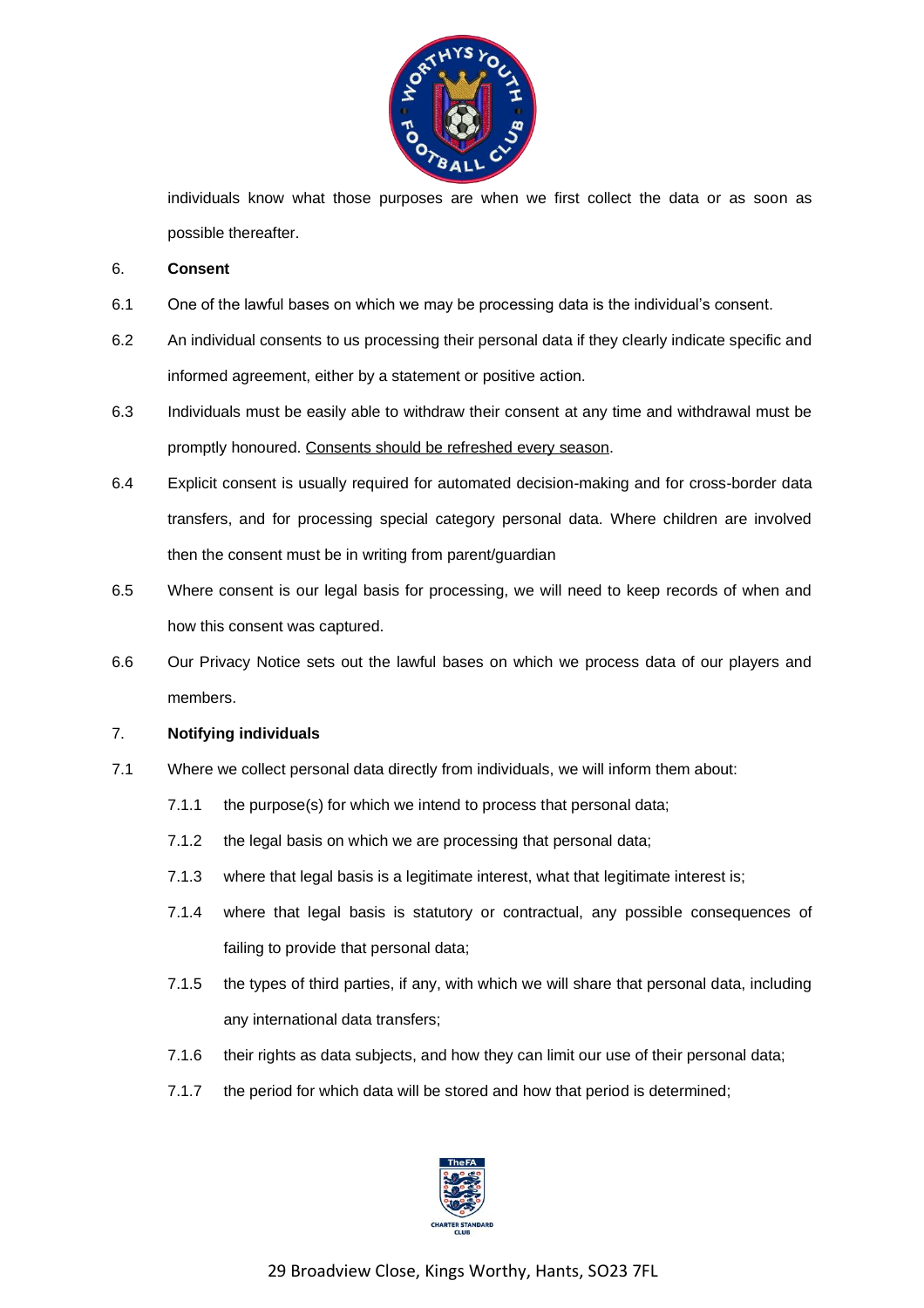

- 7.1.8 any automated decision-making processing of that data and whether the data may be used for any further processing, and what that further processing is.
- 7.2 If we receive personal data about an individual from other sources, we will provide the above information as soon as possible and let them know the source we received their personal data from;
- 7.3 We will also inform those whose personal data we process that we, the Club, are the data controller in regard to that data, and which individual(s) in the Club are responsible for data protection.

# 8. **Adequate, relevant and non-excessive processing**

- 8.1 We will only collect personal data that is required for the specific purpose notified to the individual.
- 8.2 You may only process personal data if required to do so in your official capacity with the Club. You cannot process personal data for any reason unrelated to your duties.
- 8.3 The Club must ensure that when personal data is no longer needed for specified purposes, it is deleted or anonymised.

## 9. **Accurate data**

We will ensure that personal data we hold is accurate and kept up to date. We will check the accuracy of any personal data at the point of collection and at the start of each season. We will take all reasonable steps to destroy or amend inaccurate or out-of-date data.

## 10. **Timely processing**

We will not keep personal data longer than is necessary for the purpose(s) for which they were collected. We will take all reasonable steps to destroy or delete data which is no longer required, as per our Privacy Notice.

## 11. **Processing in line with data subjects' rights**

- 11.1 As data subjects, all individuals have the right to:
	- 11.1.1 be informed of what personal data is being processed;
	- 11.1.2 request access to any data held about them by a data controller;



29 Broadview Close, Kings Worthy, Hants, SO23 7FL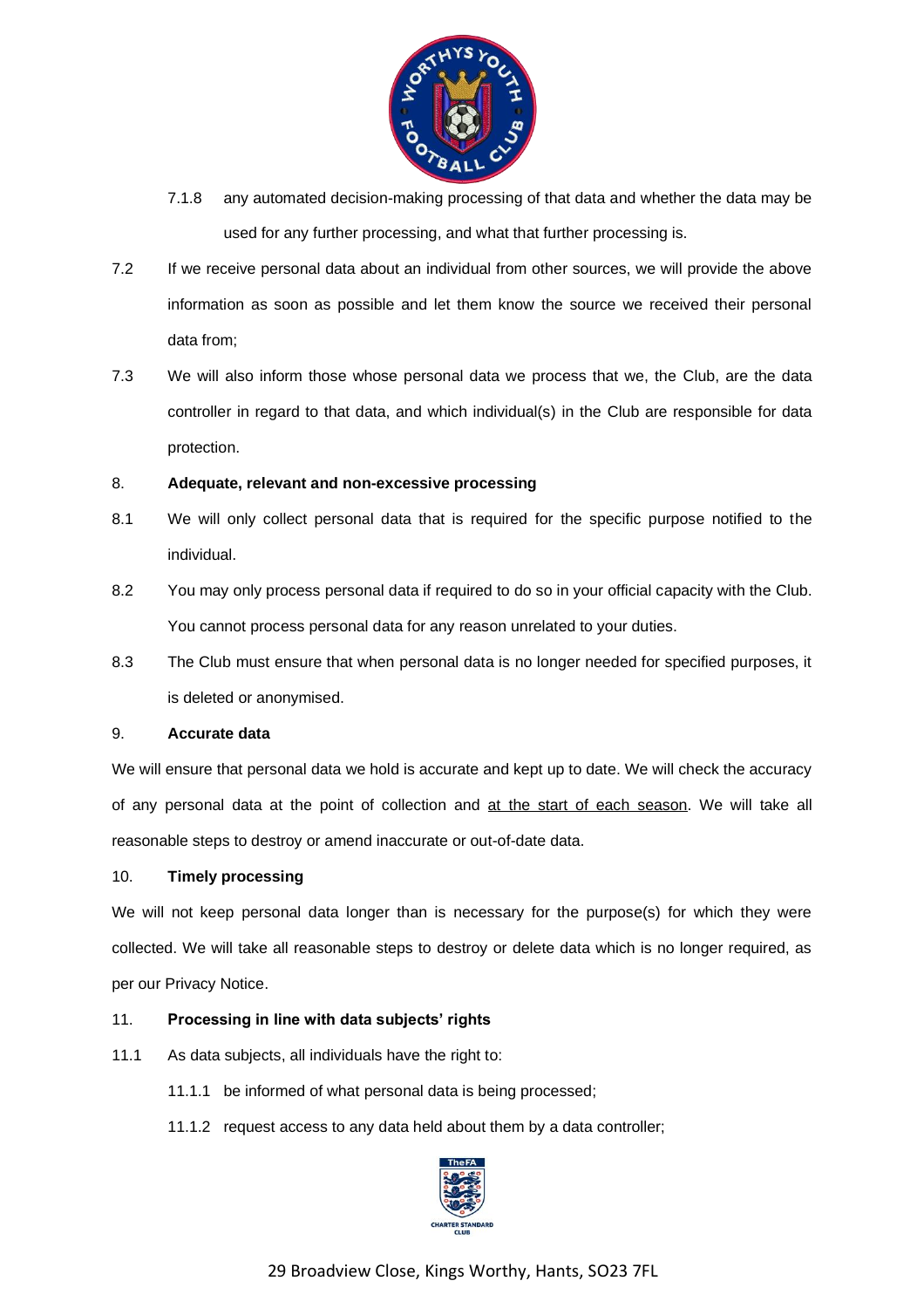

- 11.1.3 object to processing of their data for direct-marketing purposes (including profiling);
- 11.1.4 ask to have inaccurate or incomplete data rectified;
- 11.1.5 be forgotten (deletion or removal of personal data);
- 11.1.6 restrict processing;
- 11.1.7 data portability; and
- 11.1.8 not be subject to a decision which is based on automated processing.
- 11.2 The Club is aware that not all individuals' rights are absolute, and any requests regarding the above should be immediately reported to the committee, and if applicable escalated to the County FA for guidance.
- 12. **Data security**
- 12.1 We will take appropriate security measures against unlawful or unauthorised processing of personal data, and against the accidental loss of, or damage to, personal data.
- 12.2 We have proportionate procedures and technology to maintain the security of all personal data.
- 12.3 Personal data will only be transferred to another party to process on our behalf (a **data processor**) where we have a GDPR-compliant written contract in place with that data processor.
- 12.4 We will maintain data security by protecting the confidentiality, integrity and availability of the personal data.
- 12.5 Our security procedures include:
	- 12.5.1 **Entry controls.** Any stranger seen in entry-controlled areas should be reported.
	- 12.5.2 **Secure desks, cabinets and cupboards.** Desks and cupboards should be locked if they hold personal data.
	- 12.5.3 **Methods of disposal.** Paper documents should be shredded. Digital storage devices should be physically destroyed.
	- 12.5.4 **Equipment.** Screens and monitors must not show personal data to passers-by, and should be locked when unattended. Excel spreadsheets will be password protected.



29 Broadview Close, Kings Worthy, Hants, SO23 7FL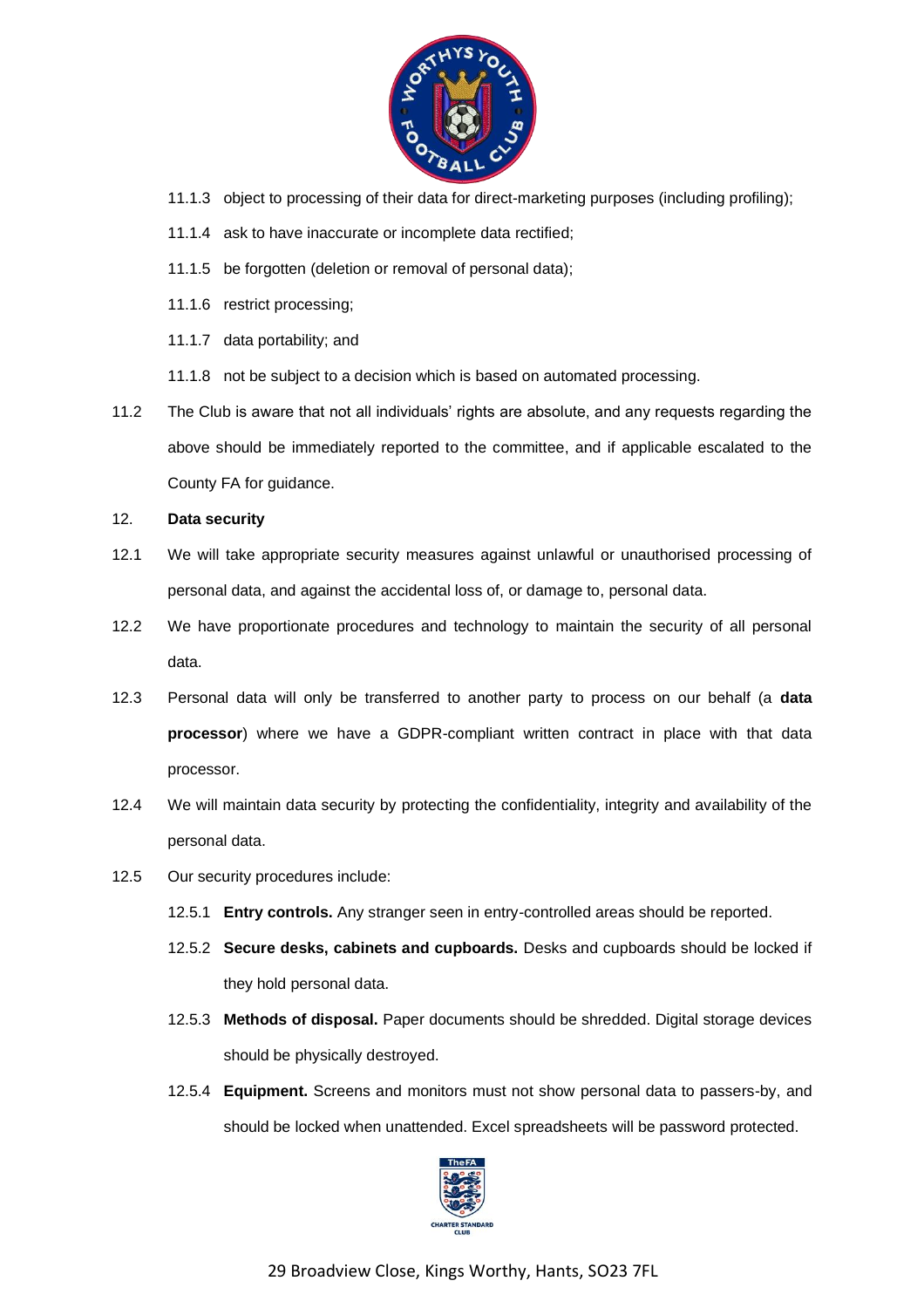

12.5.5 **Personal Devices.** Anyone accessing or processing the Club's personal data on their own device, must have and operate a password only access or similar lock function, and should have appropriate anti-virus protection. These devices must have the Club's personal data removed prior to being replaced by a new device or prior to such individual ceasing to work with or support the Club.

## 13. **Disclosure and sharing of personal information**

- 13.1 We share personal data with the County FA and The FA, and with applicable leagues using Whole Game System.
- 13.2 We may share personal data with third parties or suppliers for the services they provide, and instruct them to process our personal data on our behalf as data processors. Where we share data with third parties, we will ensure we have a compliant written contract in place incorporating the minimum data processer terms as set out in the GDPR, which may be in the form of a supplier's terms of service.
- 13.3 We may share personal data we hold if we are under a duty to disclose or share an individual's personal data in order to comply with any legal obligation, or in order to enforce or apply any contract with the individual or other agreements; or to protect our rights, property, or safety of our employees, players, other individuals associated with the Club or others.

## 14. **Transferring personal data to a country outside the EEA**

We may transfer any personal data we hold to a country outside the European Economic Area (**EEA**), provided that one of the appropriate safeguards applies.

## 15. **Reporting a personal data breach**

- 15.1 In the case of a breach of personal data, we may need to notify the applicable regulatory body and the individual.
- 15.2 If you know or suspect that a personal data breach has occurred, inform a member of the committee immediately, who may need to escalate to the County FA/ FA as appropriate. You should preserve all evidence relating to a potential personal data breach.